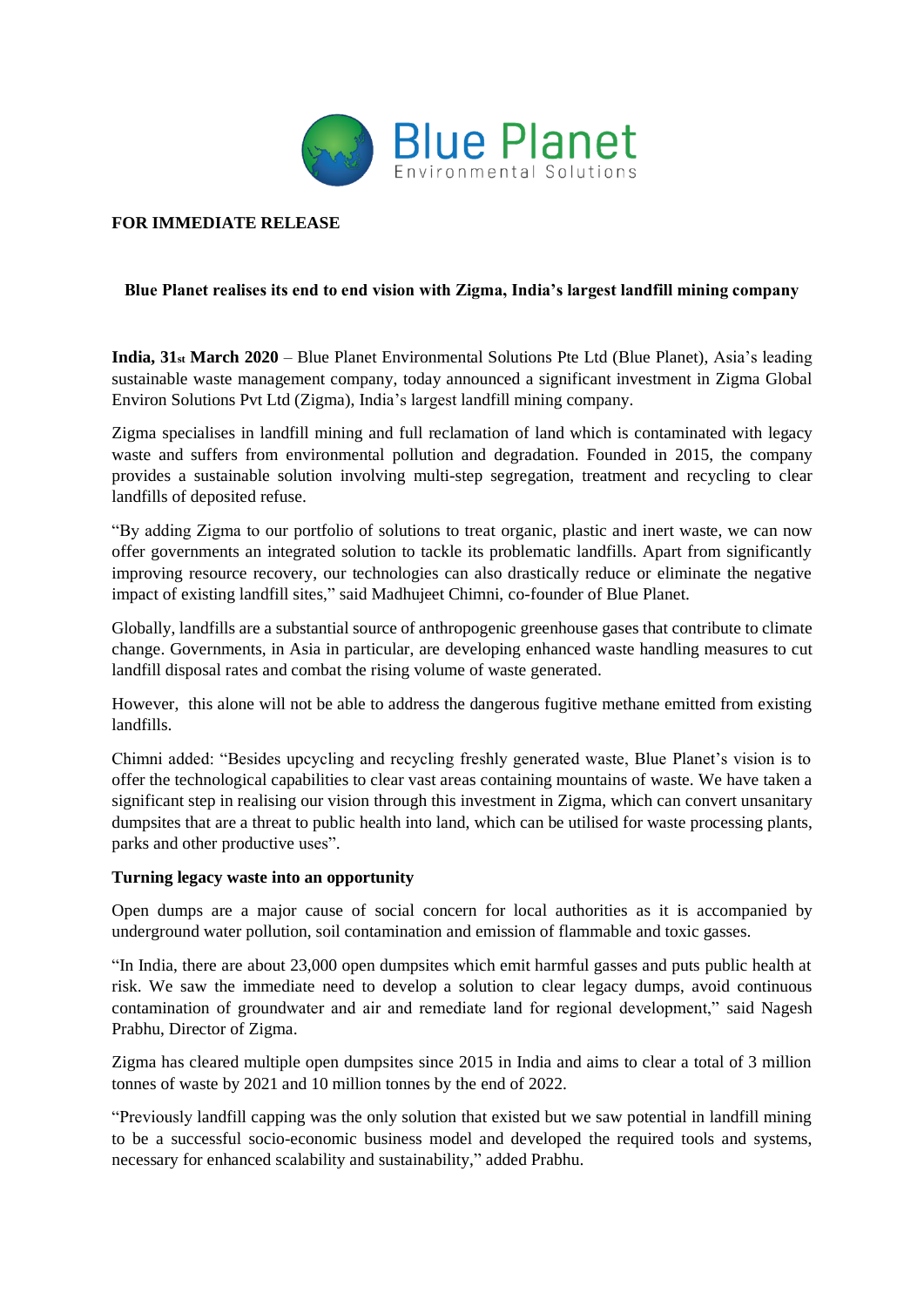Zigma's process involves landfill mining, which starts with waste composition analysis and prestabilisation processes including deodorisation and leachate drainage from open dumpsites. The company leverages online monitoring system with real-time data processing, which is made available to all project owners to ensure high quality of operations.



Image: Before and after images of a dumpsite reclamation project undertaken by Zigma in India to clear 15 acres of land from a 20-year-old dumpsite.

With Blue Planet's strategic investment in Zigma, waste processing can be augmented using Blue Planet technologies to extract and upcycle useable materials and resources. This includes technologies to convert inert waste into concrete blocks, plastic waste to fuel conversion, and decentralised organic waste to energy solutions – where Blue Planet has one of the largest installed bases in India.

Zigma has completed multiple landfill mining projects in various states like Tamil Nadu, Gujarat, Uttar Pradesh and others and is currently undertaking 16 projects in various parts of the country.

"As we expand and look at opportunities in ASEAN and the Middle East market, our partnership with Blue Planet takes us a step closer towards the overall vision of creating a cleaner world. We will do this by combining best practises in waste management with advanced technologies from around the world," added Ilangovan, CEO at Zigma.

"Zigma's solution is aligned to our vision of creating circular economy solutions and brings us closer to creating an integrated sustainable waste management model," said Prashant Singh, co-founder/CEO of Blue Planet.

Singh added: "With Blue Planet's experience in handling waste projects in Asia, we aim to help Zigma in expanding its footprint in the waste management sector around the region, and contribute to sustainable economies around Asia."

Blue Planet recently announced a strategic investment of US\$25 million made by Nomura, to further efforts to develop an integrated and inclusive waste management solutions for the region.

Since October 2018, Blue Planet has completed a string of acquisitions which includes Rudra Environmental Solutions (India), Yasasu Environmental Management Services (India), Xeon Waste Managers LLP (India), Globecycle Holding Sdn Bhd (Malaysia), Virtus Concrete Solutions Ltd (UK) and Smart Creative Technologies Ltd (UK).